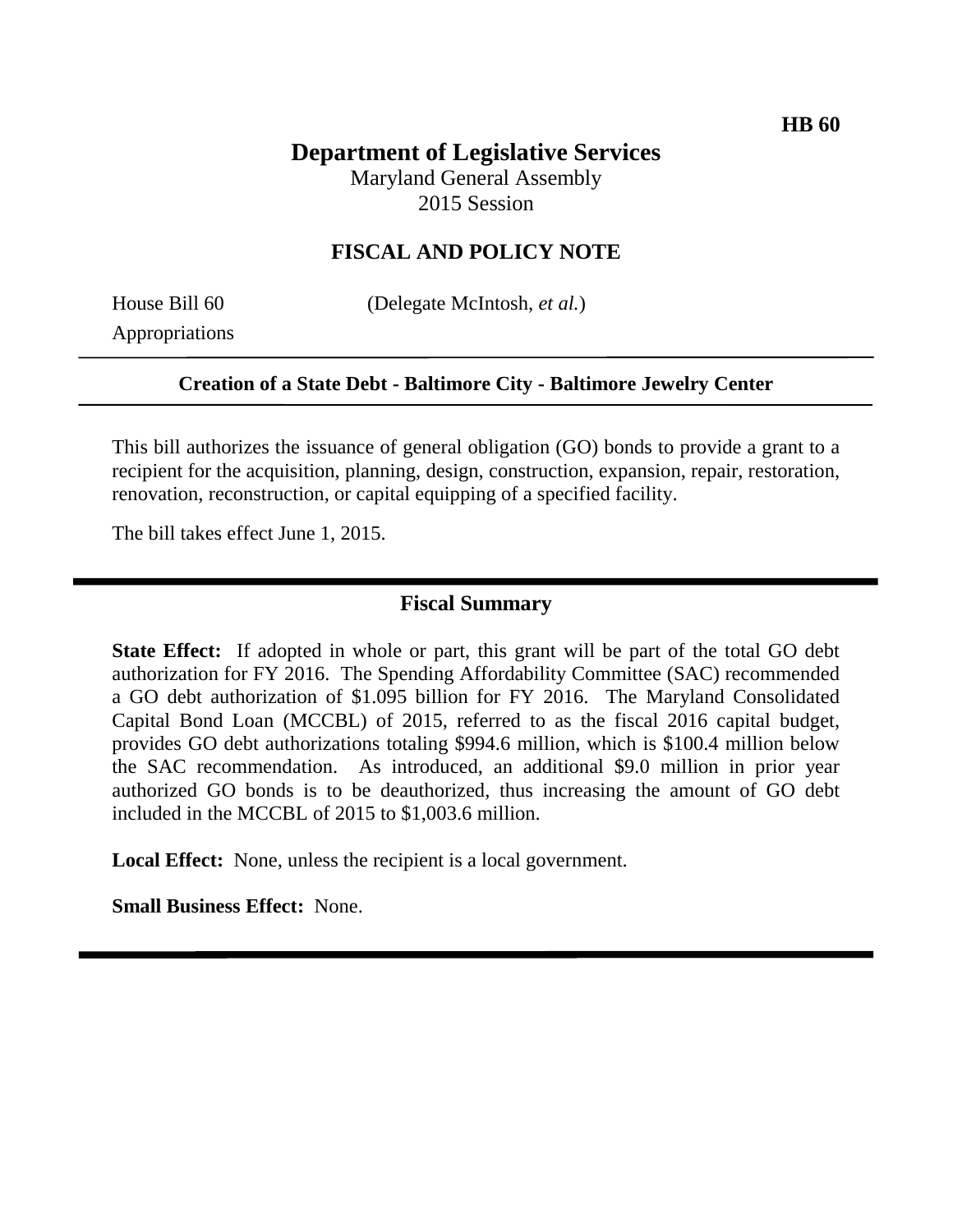## **Analysis**

### **Current Law/Background:**

*Bond Sales and Debt Service:* The State last sold bonds on March 4, 2015, which included \$518.0 million in new money bonds in support of the State's capital program. Those bonds were sold in separate series with a combined true interest cost of 2.65% over 15 years. The actual annual debt service cost will be determined by the coupon rate achieved at the time the bonds were issued, which ranged from 3.0% to 5.0% for an average coupon rate of 4.5%. Therefore, State debt service is estimated to cost \$53.5 million annually based on the average coupon rate.

GO bonds authorized in a given year are not all issued the year in which they are authorized. The State Treasurer's Office estimates that just over half of the GO bonds authorized in a year are typically issued within the first two fiscal years. The Capital Debt Affordability Committee assumes bonds authorized in a given year will be fully issued over five years; specific issuances are 31% in the first year, 25% in the second year, 20% in the third year, 15% in the fourth year, and 9% in the fifth year. This delay in issuance results in a substantial lag between the time GO bonds are authorized and the time the bonds affect debt outstanding and debt service levels.

*Legislative Initiatives:* As introduced by the Governor, the MCCBL of 2015 does not include the customary earmark of \$15 million for legislative initiatives. However, because the General Assembly can both reduce and add to the capital budget, the budget committees may consider bond bill requests during the 2015 session and amend them into the MCCBL.

The bills listed below authorize the issuance of GO bonds to provide grants to various recipients for the acquisition, planning, design, construction, expansion, repair, restoration, renovation, reconstruction, and/or capital equipping of various facilities.

Most bills require either a "hard" or "soft" match as noted. Where no match is required, the term "grant" is indicated. A "hard" match means the recipient provides a dollar-for-dollar match of the State funds and does not expend the matching funds until after the effective date of the authorizing act. A "soft" match is any other type of match. Soft matches include the use of the value of the real property as the match, in-kind contributions such as materials or construction services, or funds expended prior to the effective date of the bill. A match key is provided immediately below the list of projects.

The list is organized into two categories: statewide bond bills and local bond bills. Within the local bond bill category, the projects are sorted first by the county in which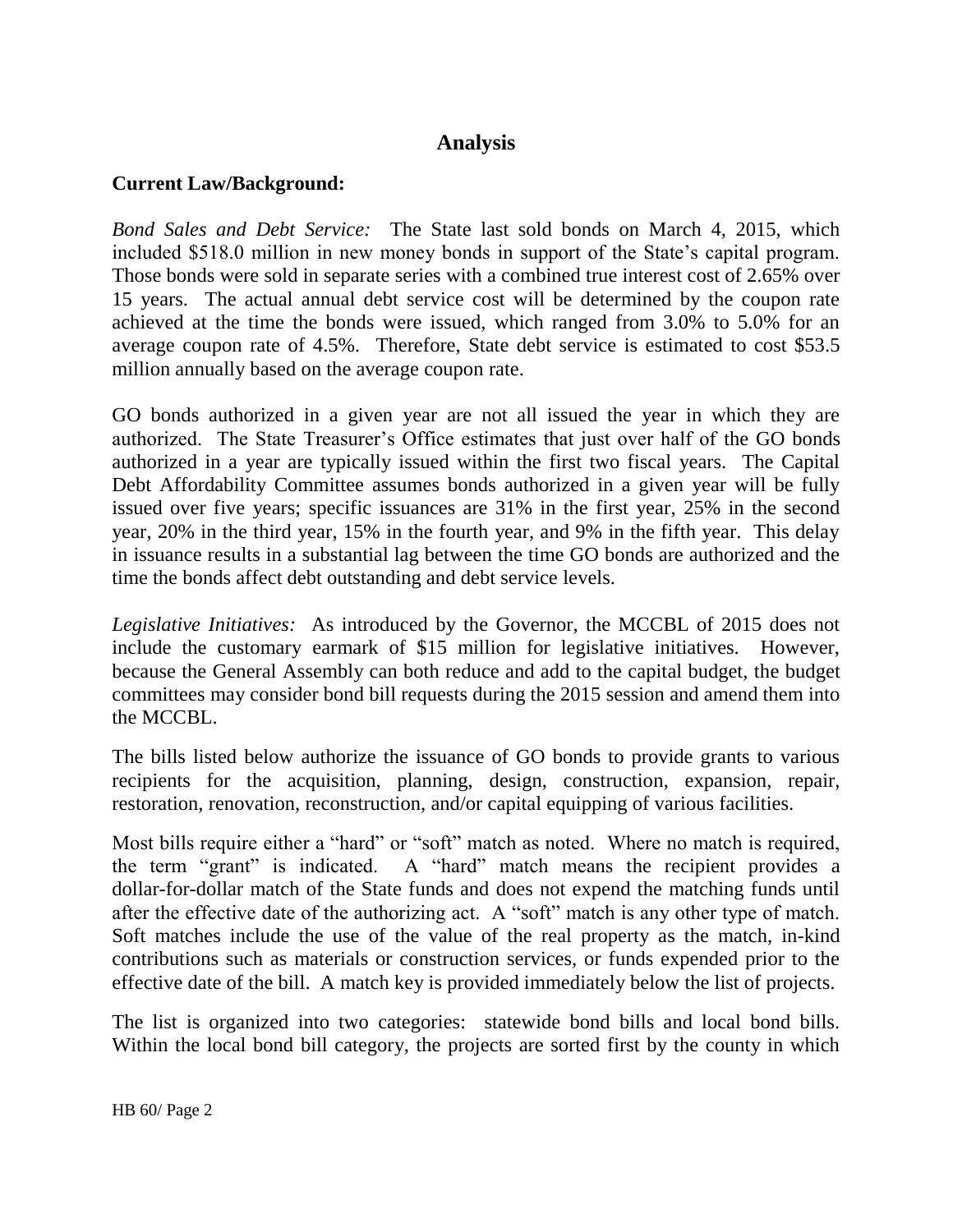the project is located and then alphabetically by project title. Most projects have both a House and a Senate bill.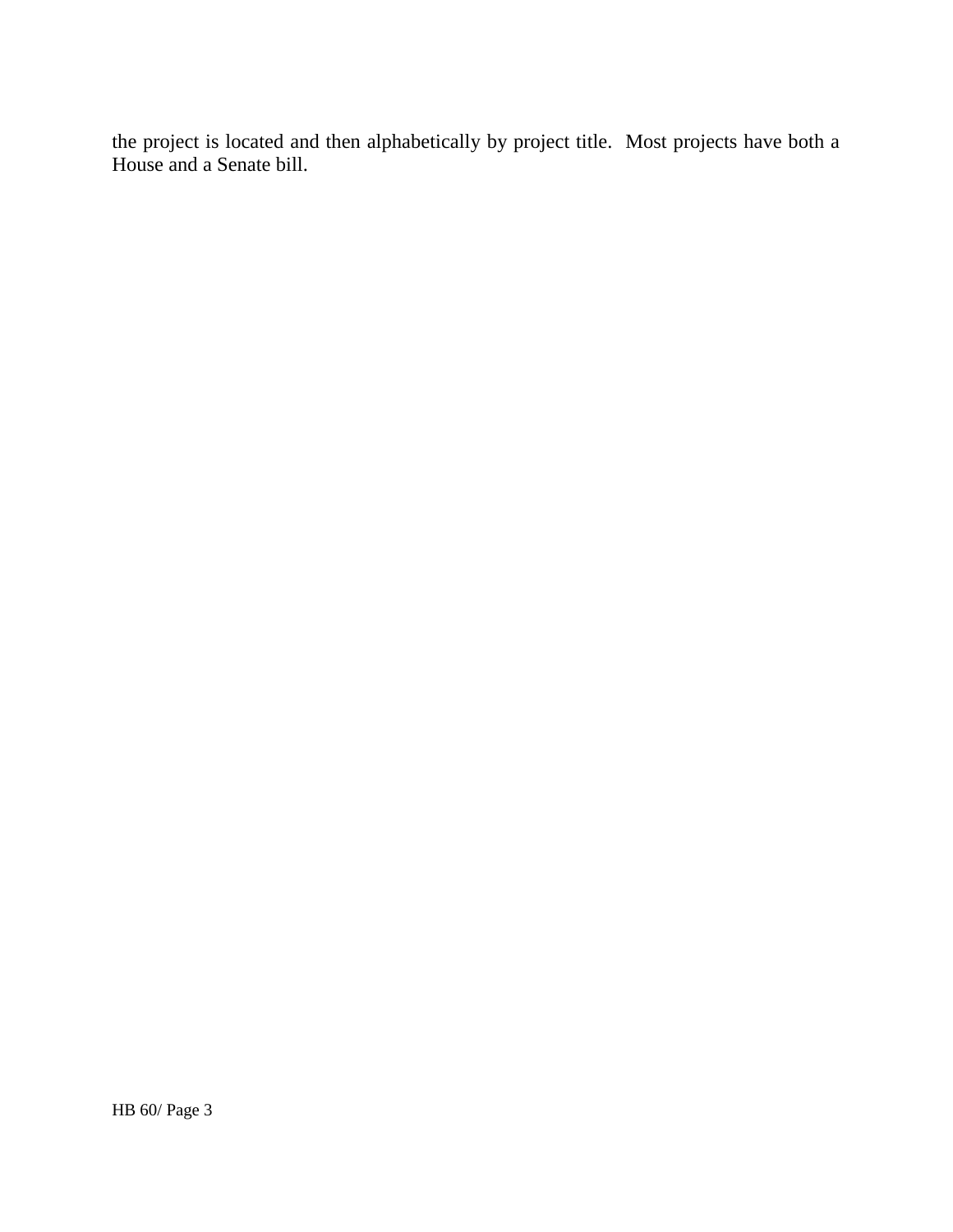## **2015 Session Bond Bills Introduced**

| $\mathbf{S}\mathbf{B}$ | <b>Sponsor</b>          | $\overline{HB}$ | <b>Sponsor</b> | <b>Project</b>                                                                               | <b>County</b>         | <b>Request</b> | <b>Match</b> |
|------------------------|-------------------------|-----------------|----------------|----------------------------------------------------------------------------------------------|-----------------------|----------------|--------------|
|                        | <b>Local Bond Bills</b> |                 |                |                                                                                              |                       |                |              |
| 253                    | Edwards                 | 320             | Delegation     | Allegany County Animal Shelter<br>Adoption and Care Center                                   | Allegany              | 250,000        | Soft(1,3)    |
| 722                    | Edwards                 | 178             | Delegation     | <b>Frostburg Museum Relocation</b><br>Project                                                | Allegany              | 150,000        | Soft(1)      |
| 769                    | Astle                   |                 | Dumais         | Annapolis City Dock Flood<br><b>Mitigation Project</b>                                       | Anne Arundel          | 1,000,000      | Soft(U,2)    |
| 155                    | Reilly                  | 736             | Vitale         | <b>Belvoir-Scott's Plantation Historic</b><br><b>Manor House</b>                             | Anne Arundel          | 125,000        | Soft(2,3)    |
| 771                    | Reilly                  | 1107            | Vitale         | Broadneck High School Field House Anne Arundel                                               |                       | 250,000        | Hard         |
| 827                    | Astle                   | 1126            | Beidle         | Camp Woodlands Restoration<br>Project                                                        | Anne Arundel          | 250,000        | Soft(all)    |
| 263                    | DeGrange                | 332             | Carey          | Chesapeake Arts Center                                                                       | Anne Arundel          | 150,000        | Grant        |
| 291                    | Reilly                  | 299             | McConkey       | <b>Crownsville Treatment Center</b>                                                          | Anne Arundel          | 200,000        | Soft(2,3)    |
| 850                    | DeGrange                | 1206            | Chang          | Glen Burnie Masonic Lodge 213                                                                | Anne Arundel          | 150,000        | Soft(all)    |
|                        |                         | 1270            | Beidle         | Harambee House Community<br><b>Outreach Center</b>                                           | Anne Arundel          | 150,000        | Soft(1)      |
|                        |                         | 1243            | Beidle         | James Brice House                                                                            | Anne Arundel          | 250,000        | Hard         |
| 895                    | Simonaire               |                 | Kipke          | Pasadena Baseball Club                                                                       | Anne Arundel          | 50,000         | Hard         |
| 242                    | Astle                   | 269             | Beidle         | Samaritan House                                                                              | Anne Arundel          | 200,000        | Soft(all)    |
| 927                    | Astle                   | 1260            | S. Howard      | Southern High School Athletic<br>Improvements                                                | Anne Arundel          | 20,000         | Hard         |
| 768                    | Astle                   |                 | Dumais         | <b>Taylor Avenue Improvements</b>                                                            | Anne Arundel          | 2,050,000      | Soft(U,2)    |
| 227                    | Reilly                  | 1223            | Chang          | The Arc of the Central Chesapeake<br>Region                                                  | Anne Arundel          | 300,000        | Hard         |
| 759                    | Reilly                  |                 |                | <b>Woods Community Center</b>                                                                | Anne Arundel          | 325,000        | Hard         |
| 248                    | Pugh                    | 307             | Conaway        | 908-912 Washington Boulevard<br>Project                                                      | <b>Baltimore City</b> | 100,000        | Soft(2)      |
|                        |                         | 1132            | Haynes         | Alpha Phi Alpha Corporate<br>Headquarters                                                    | <b>Baltimore City</b> | 250,000        | Soft(all)    |
|                        |                         | 60              | McIntosh       | <b>Baltimore Jewelry Center</b>                                                              | <b>Baltimore City</b> | 75,000         | Hard         |
| 733                    | Ferguson                | 96              | Hammen         | Banner Neighborhoods Community Baltimore City<br>Center                                      |                       | 75,000         | Soft(all)    |
| 728                    | Conway                  | 758             | McIntosh       | <b>Blessed Sacrament Supportive</b><br>Housing                                               | <b>Baltimore City</b> | 300,000        | Soft(all)    |
| 891                    | Pugh                    | 1252            | Hayes          | <b>Center Stage</b>                                                                          | <b>Baltimore City</b> | 200,000        | Hard         |
| 805                    | Ferguson                | 1148            | Clippinger     | Cherry Hill Early Head Start                                                                 | <b>Baltimore City</b> | 250,000        | Soft(3)      |
| 872                    | Ferguson                | 254             | Clippinger     | Chesapeake Shakespeare Company's Baltimore City<br>Downtown Theater and Educational<br>Annex |                       | 235,000        | Soft(3)      |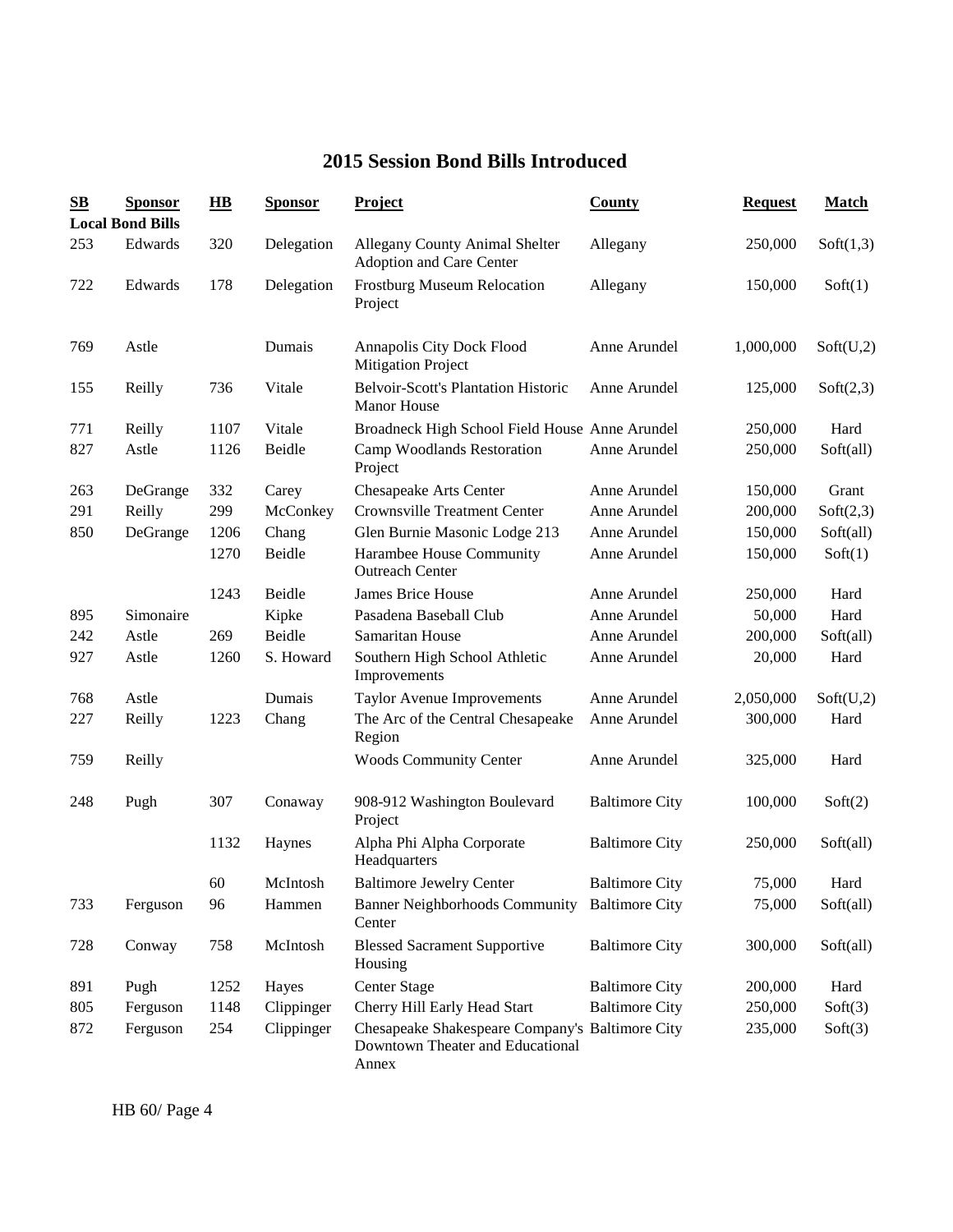| 249 | Pugh      | 519  | Hayes              | <b>Economic Empowerment</b><br><b>Community Center</b>           | <b>Baltimore City</b> | 175,000 | Soft(all)   |
|-----|-----------|------|--------------------|------------------------------------------------------------------|-----------------------|---------|-------------|
|     |           | 1222 | Rosenberg          | Elder Abuse Shelter and Office                                   | <b>Baltimore City</b> | 50,000  | Soft(2,3)   |
| 250 | Pugh      | 520  | Hayes              | Garrett-Jacobs Mansion Safety and<br>Access Project              | <b>Baltimore City</b> | 300,000 | Soft(2,3)   |
| 128 | Gladden   |      | Oaks               | Get Involved Community Center                                    | <b>Baltimore City</b> | 350,000 | Soft(U,all) |
| 791 | McFadden  | 1217 | McCray             | Great Blacks in Wax Museum<br>Expansion                          | <b>Baltimore City</b> | 400,000 | Soft(all)   |
| 809 | Ferguson  | 1131 | Lierman            | Habitat for Humanity of the<br>Chesapeake                        | <b>Baltimore City</b> | 250,000 | Hard        |
| 246 | Pugh      | 777  | B. Robinson        | In For Of Building Renovation                                    | <b>Baltimore City</b> | 200,000 | Grant       |
| 786 | Conway    | 517  | McIntosh           | League for People with Disabilities<br><b>Building Expansion</b> | <b>Baltimore City</b> | 145,000 | Grant       |
| 52  | Gladden   | 640  | Rosenberg          | Liberty Elementary Early Childhood Baltimore City<br>Center      |                       | 400,000 | Soft(all)   |
|     |           | 324  | <b>Branch</b>      | Madison East End Multipurpose<br>Center                          | <b>Baltimore City</b> | 40,000  | Soft(all)   |
| 820 | McFadden  |      |                    | Mary Harvin Transformation Center Baltimore City                 |                       | 450,000 | Soft(U,all) |
| 881 | McFadden  | 1277 | <b>Branch</b>      | Men and Families Center                                          | <b>Baltimore City</b> | 250,000 | Soft(all)   |
| 113 | McFadden  | 1097 | Glenn              | Moveable Feast                                                   | <b>Baltimore City</b> | 200,000 | Hard        |
| 53  | Gladden   |      |                    | <b>MSSDAR Headquarters Restoration Baltimore City</b>            |                       | 50,000  | Soft(2,3)   |
|     |           | 1154 | Haynes             | Multi-Family Low-Income Housing Baltimore City<br>Project        |                       | 250,000 | Soft(2)     |
| 245 | Pugh      | 441  | B. Robinson        | New City of Hope Community<br>Center                             | <b>Baltimore City</b> | 400,000 | Soft(U,all) |
| 813 | McFadden  | 1139 | McIntosh           | Niarchos Parkway Film Center                                     | <b>Baltimore City</b> | 500,000 | Soft(2,3)   |
| 819 | Pugh      | 1165 | Conaway            | North Avenue Gateway II                                          | <b>Baltimore City</b> | 100,000 | Hard        |
| 126 | Gladden   | 1055 | Oaks               | Orianda Mansion Preservation                                     | <b>Baltimore City</b> | 200,000 | Soft(2,3)   |
| 732 | Ferguson  | 325  | Lierman            | Peale Center for Baltimore<br>Architecture and History           | <b>Baltimore City</b> | 250,000 | Hard        |
| 247 | Pugh      | 740  | <b>B.</b> Robinson | <b>Pigtown Facade Restoration</b>                                | <b>Baltimore City</b> | 100,000 | Soft(2)     |
| 804 | Ferguson  | 1151 | Hammen             | Port Discovery Children's Museum<br><b>Renovation Project</b>    | <b>Baltimore City</b> | 500,000 | Soft(2,3)   |
| 785 | Conway    | 277  | M.<br>Washington   | St. Elizabeth School Indoor<br>Playground                        | <b>Baltimore City</b> | 150,000 | Soft(all)   |
| 170 | Gladden   |      |                    | TuTTie's Place                                                   | <b>Baltimore City</b> | 85,000  | Soft(all)   |
| 822 | Jennings  | 1147 | Szeliga            | Angel Park                                                       | Baltimore             | 200,000 | Hard        |
|     |           | 1263 | Jalisi             | <b>Community Playground</b>                                      | Baltimore             | 30,000  | Soft(1)     |
| 734 | Zirkin    | 901  | Hettleman          | <b>Gilead House Renovation</b>                                   | Baltimore             | 65,000  | Hard        |
| 33  | Kasemeyer | 1267 | Ebersole           | Good Shepherd Boys Unit<br>Renovation                            | Baltimore             | 100,000 | Hard        |
|     | Zirkin    | 1120 | Hettleman          | Greenspring Montessori Method<br><b>Training Center</b>          | Baltimore             | 200,000 | Hard        |

HB 60/ Page 5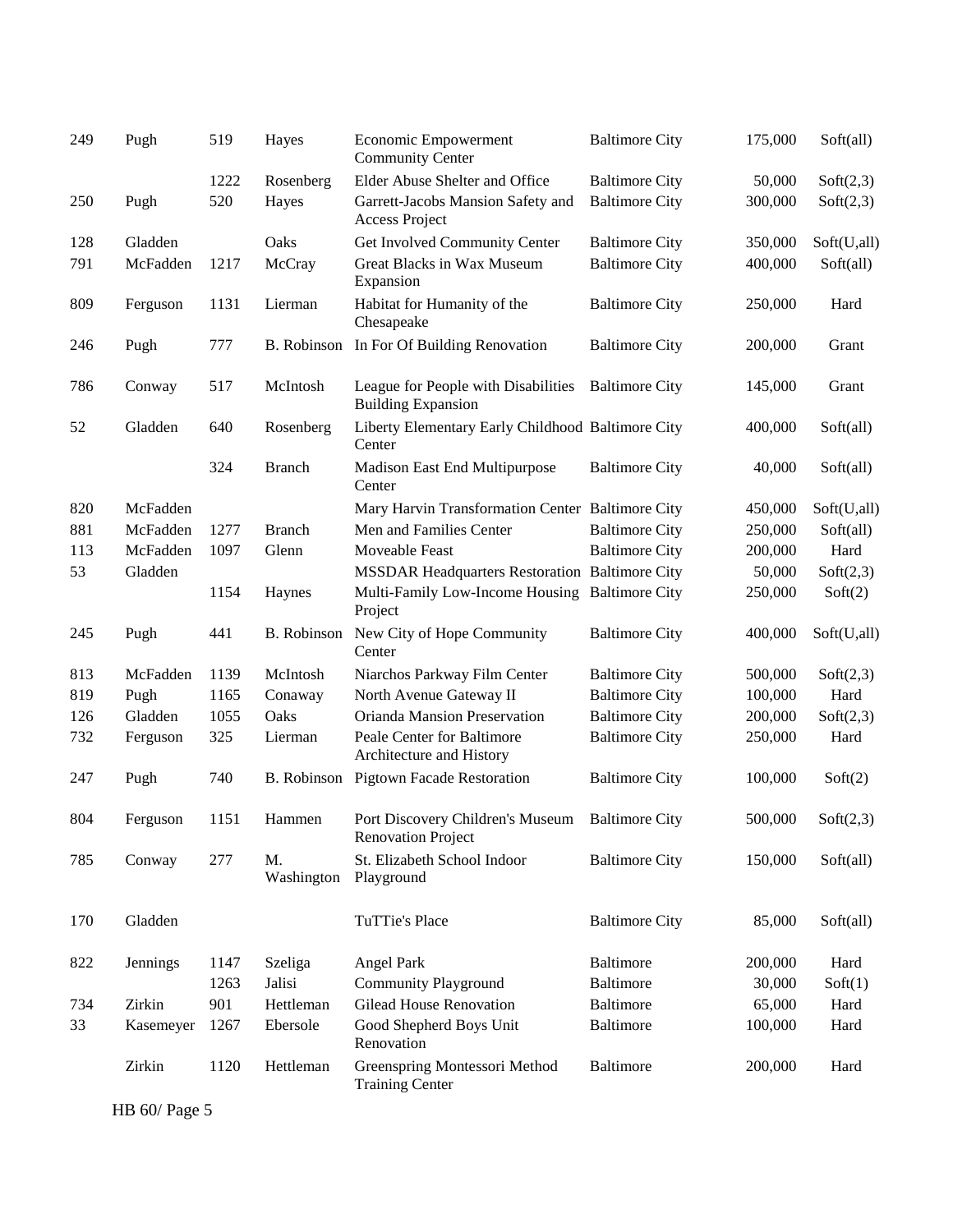| 289 | Zirkin                               | 315  | Morhaim           | Lake Roland Education Center                                                             | <b>Baltimore</b> | 340,000 | Hard      |
|-----|--------------------------------------|------|-------------------|------------------------------------------------------------------------------------------|------------------|---------|-----------|
| 706 | <b>Brochin</b>                       | 1218 | West              | Lutherville Volunteer Fire Company Baltimore<br><b>Station Expansion</b>                 |                  | 250,000 | Hard      |
| 883 | Nathan-<br>Pulliam                   | 757  | Jones             | National Center on Institutions and<br>Alternatives Expansion Project                    | Baltimore        | 350,000 | Hard      |
| 290 | Zirkin                               | 266  | Stein             | Pikesville Volunteer Fire Company<br><b>Building</b>                                     | Baltimore        | 500,000 | Soft(2)   |
| 753 | Klausmeier                           |      |                   | White Marsh Volunteer Fire<br>Company                                                    | Baltimore        | 250,000 | Hard      |
| 221 | Miller                               |      |                   | Town of North Beach Flood<br><b>Mitigation Project</b>                                   | Calvert          | 150,000 | Hard(U)   |
| 788 | Eckardt                              | 1220 | Mautz             | Mt. Calvary United Methodist<br>Church                                                   | Caroline         | 200,000 | Soft(2)   |
| 34  | Carroll<br>County<br><b>Senators</b> | 116  | Delegation        | The Arc of Carroll County Building Carroll<br>Renovation                                 |                  | 500,000 | Soft(2)   |
|     |                                      | 869  | Hornberger        | Cecil County Farm Museum                                                                 | Cecil            | 50,000  | Hard      |
| 45  | Miller                               | 276  | Proctor           | Benedict Volunteer Fire Department Charles<br>and Rescue Squad and Auxiliary<br>Facility |                  | 300,000 | Grant     |
| 857 | Middleton                            |      |                   | Lions Camp Merrick Septic System                                                         | Charles          | 150,000 | Soft(1)   |
|     |                                      | 136  | Delegation        | Southern Maryland Carousel                                                               | Charles          | 300,000 | Soft(1)   |
| 729 | Eckardt                              | 1189 | Sample-<br>Hughes | Chesapeake Grove Senior Housing<br>and Intergenerational Center                          | Dorchester       | 200,000 | Soft(1)   |
| 39  | Young                                | 289  | Krimm             | <b>Culler Lake Stormwater</b><br>Management Project                                      | Frederick        | 250,000 | Soft(2)   |
| 149 | Hough                                | 688  | Afzali            | Helen Smith Studio                                                                       | Frederick        | 250,000 | Soft(1,3) |
| 32  | Hough                                | 635  | Afzali            | Northwest Trek Conservation and<br><b>Education Center</b>                               | Frederick        | 150,000 | Soft(2,3) |
| 24  | Young                                | 394  | K. Young          | Weinberg Center HVAC Project                                                             | Frederick        | 250,000 | Soft(3)   |
| 255 | Edwards                              | 319  | Beitzel           | <b>Emergency Operations Center</b>                                                       | Garrett          | 300,000 | Hard      |
| 701 | Jennings                             |      |                   | Agricultural Research and<br><b>Exposition Foundation</b>                                | Harford          | 150,000 | Grant     |
|     |                                      | 334  | Delegation        | Ladew Topiary Gardens                                                                    | Harford          | 400,000 | Hard      |
| 878 | Harford<br>County                    | 831  | Lisanti           | Regional Fire and Rescue Boat                                                            | Harford          | 100,000 | Soft(all) |

Senators

HB 60/ Page 6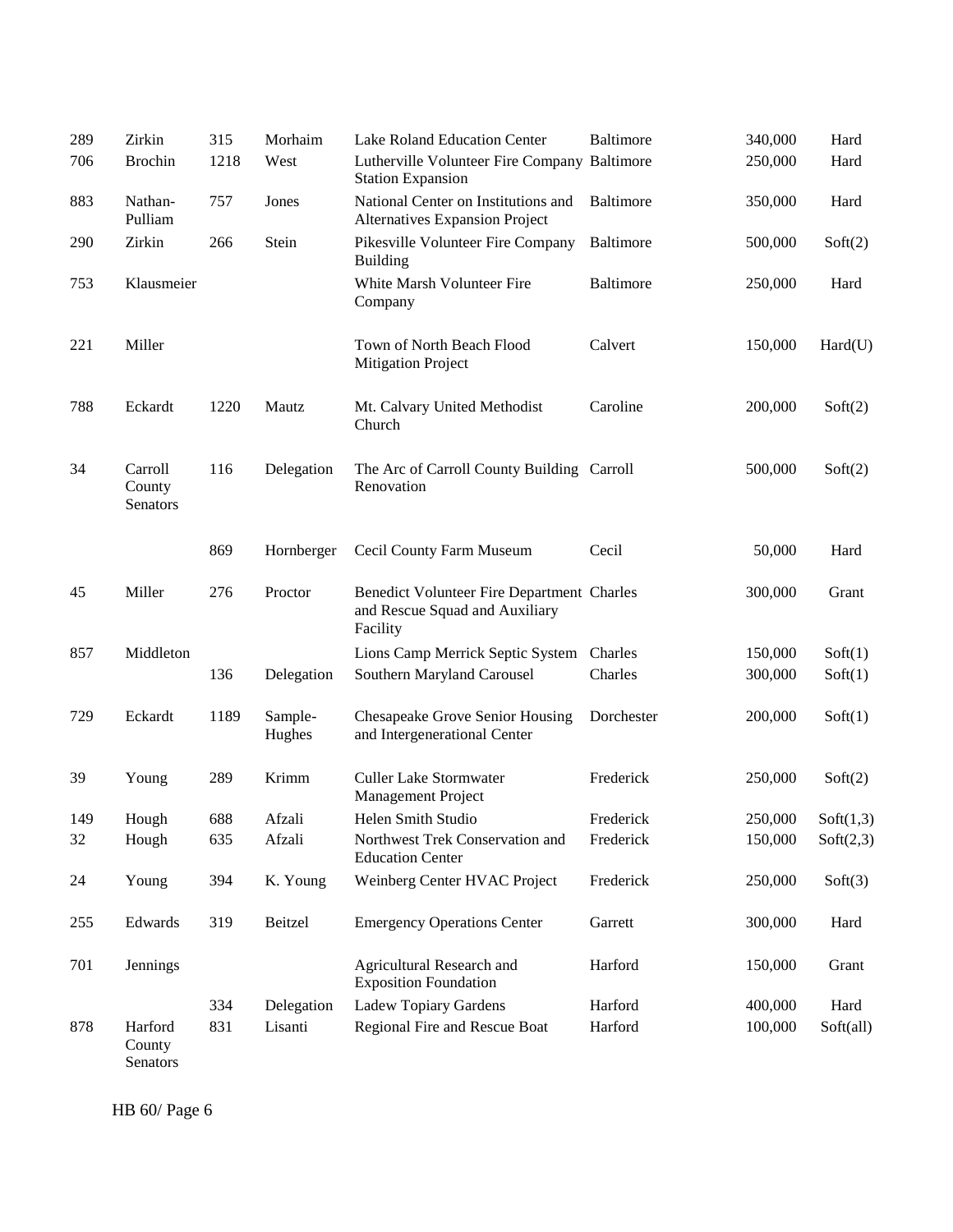| 233 | Howard<br>County<br>Senators | 205  | Delegation | <b>Community Action Council Food</b><br><b>Bank Facility</b>             | Howard     | 500,000 | Hard        |
|-----|------------------------------|------|------------|--------------------------------------------------------------------------|------------|---------|-------------|
| 236 | Howard<br>County<br>Senators | 204  | Delegation | <b>Environmental Education Center</b><br>Renovation and Expansion        | Howard     | 250,000 | Soft(all)   |
| 235 | Howard<br>County<br>Senators | 426  | Delegation | Historic Clover Hill Farm House<br>Restoration                           | Howard     | 300,000 | Hard        |
| 234 | Howard<br>County<br>Senators | 206  | Delegation | Howard County Historical Society<br>Roof Repair                          | Howard     | 35,000  | Hard        |
| 658 | Madaleno                     | 922  |            | Waldstreicher Anne L. Bronfman Center and<br>Misler Adult Day Center     | Montgomery | 95,000  | Hard        |
| 349 | Lee                          | 715  | Korman     | <b>Bethesda Graceful Growing</b><br><b>Together Community Center</b>     | Montgomery | 400,000 | Hard        |
| 307 | Raskin                       | 764  | Hixson     | <b>Blair Regional Park Scoreboards</b>                                   | Montgomery | 25,000  | Hard        |
| 740 | Montgomery 994               |      | Kaiser     | Brooke Grove Rehabilitation and<br>Nursing Center                        | Montgomery | 300,000 | Hard        |
| 491 | King                         | 465  | Dumais     | Cornerstone Montgomery and<br><b>Interfaith Works Project</b>            | Montgomery | 350,000 | Hard        |
| 739 | Montgomery 1037              |      | Zucker     | Damascus Volunteer Fire<br>Department                                    | Montgomery | 200,000 | Hard        |
| 309 | Raskin                       | 783  | Hixson     | Early Literacy Center                                                    | Montgomery | 110,000 | Hard        |
| 176 | Kagan                        | 295  | Gilchrist  | F. Scott Fitzgerald Theatre and<br>Social Hall                           | Montgomery | 250,000 | Hard        |
| 287 | Raskin                       | 804  | Hixson     | Four Corners Community Outreach Montgomery<br>Site                       |            | 150,000 | Soft(2)     |
| 285 | Raskin                       | 802  | Hixson     | <b>Inter-Generational Center Expansion Montgomery</b>                    |            | 200,000 | Hard        |
| 151 | Kagan                        | 1238 | Barve      | Jewish Foundation for Group Homes Montgomery<br>Renovations              |            | 100,000 | Soft(3)     |
| 341 | Lee                          | 467  | Frick      | Josiah Henson Park                                                       | Montgomery | 275,000 | Soft(1)     |
| 238 | Madaleno                     | 143  |            | Waldstreicher Jubilee Association of Maryland<br><b>Community Center</b> | Montgomery | 300,000 | Hard        |
| 308 | Raskin                       | 765  | Hixson     | Kitchen and Cafeteria Project                                            | Montgomery | 150,000 | Hard        |
| 926 | Manno                        |      | Kramer     | Melvin J. Berman Hebrew Academy Montgomery                               |            | 25,000  | Soft(U,all) |
| 741 | Montgomery 1063              |      | Luedtke    | <b>Olney Manor Dog Park</b>                                              | Montgomery | 50,000  | Soft(all)   |
| 302 | Feldman                      | 272  | Dumais     | <b>Potomac Community Resources</b><br>Home                               | Montgomery | 200,000 | Soft(1)     |
| 240 | Madaleno                     | 1242 | Gutierrez  | The Writer's Center                                                      | Montgomery | 300,000 | Hard        |
| 239 | Madaleno                     | 80   | Carr       | Warner Manor                                                             | Montgomery | 400,000 | Soft(1)     |
| 647 | Madaleno                     | 317  |            | Waldstreicher Yeshiva Torah School of Greater<br>Washington              | Montgomery | 60,000  | Hard        |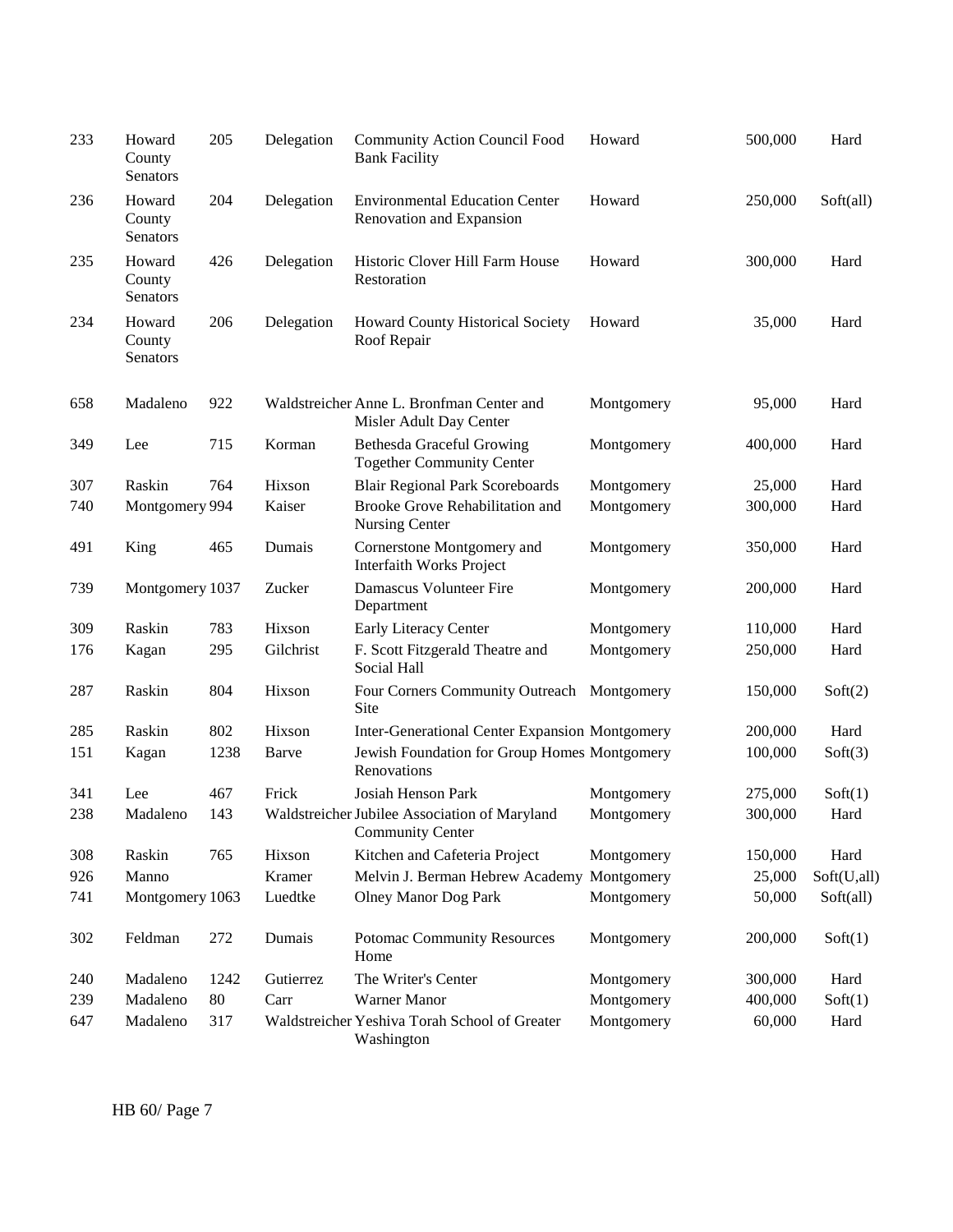| 724 | Ramirez  | 213  | Tarlau              | <b>Bladensburg Road Economic</b><br>Development Project           | Prince George's | 150,000 | Hard        |
|-----|----------|------|---------------------|-------------------------------------------------------------------|-----------------|---------|-------------|
|     |          | 1278 | Vallario            | <b>Bowie Senior Center</b>                                        | Prince George's | 100,000 | Soft(all)   |
| 797 | Peters   | 1212 | Valentino-<br>Smith | Champ House                                                       | Prince George's | 100,000 | Grant       |
| 897 | Muse     | 1225 | Knotts              | <b>Crossland High School</b>                                      | Prince George's | 150,000 | Soft(U,2,3) |
| 780 | Ramirez  | 258  | Tarlau              | Elizabeth Seton High School Library Prince George's<br>Renovation |                 | 100,000 | Hard        |
| 918 | Peters   | 1044 | Holmes              | Family Life and Wellness<br><b>Intergenerational Center</b>       | Prince George's | 500,000 | Soft(1)     |
| 352 | Pinsky   | 265  | Gaines              | Greenbelt Lake Dam Repair                                         | Prince George's | 285,000 | Soft(U,3)   |
| 144 | Peters   |      |                     | Knights of St. John Hall                                          | Prince George's | 26,000  | Grant       |
|     |          | 314  | Valentino-<br>Smith | Knights of St. John Hall                                          | Prince George's | 190,000 | Grant       |
| 206 | Ramirez  | 195  | Fennell             | Landover Hills Town Hall                                          | Prince George's | 200,000 | Hard(U)     |
| 621 | Currie   | 1247 | Davis               | Mt. Calvary Softball Field                                        | Prince George's | 150,000 | Soft(all)   |
| 890 | Currie   | 1245 | Davis               | Park Berkshire Neighborhood Park                                  | Prince George's | 250,000 | Hard        |
| 655 | Muse     |      |                     | Susan D. Mona Center                                              | Prince George's | 100,000 | Grant       |
| 828 | Muse     |      |                     | The New Beginnings Community<br>Development Computer Lab Project  | Prince George's | 15,000  | Soft(U,all) |
|     |          | 1228 | C. Howard           | Town of Capitol Heights Public<br><b>Works Modular Home</b>       | Prince George's | 350,000 | Hard(U)     |
| 731 | Eckardt  | 1149 | Mautz               | Chesapeake Bay Maritime Museum                                    | Talbot          | 250,000 | Hard        |
| 858 | Eckardt  | 1250 | Mautz               | Phillips Wharf Aquaculture Jobs<br><b>Training Center</b>         | Talbot          | 250,000 | Soft(1)     |
| 746 | Edwards  | 1194 | McKay               | Cushwa Basin Area                                                 | Washington      | 300,000 | Soft(2)     |
| 794 | Serafini | 268  | <b>B.</b> Wilson    | The Maryland Theatre                                              | Washington      | 260,000 | Soft(all)   |
| 799 | Mathias  | 1020 | Sample-<br>Hughes   | Tri-County Council Multi-Purpose<br>Center                        | Wicomico        | 250,000 | Hard        |
| 846 | Mathias  | 1156 | Otto                | Delmarva Discovery Center and<br>Museum                           | Worcester       | 250,000 | Soft(1,3)   |

**\$28,386,000**

Match Key:

 $1 = Real Property$ 

2 = In-kind Contributions

 $3$  = Prior Expenditures

 $4 = Unequal$